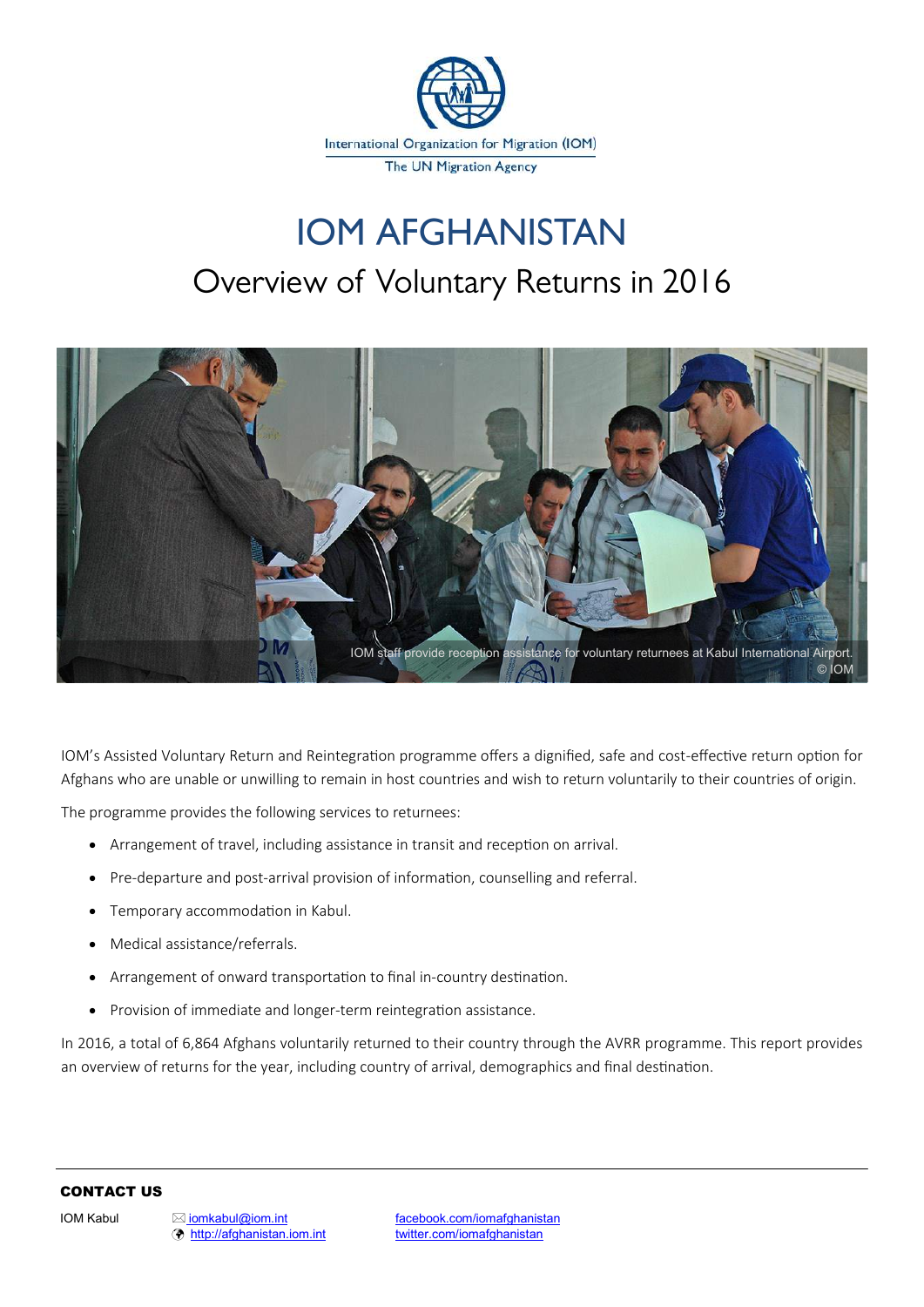### **Country of Arrival**

The substantial majority of voluntary returns in 2016 were from Germany (46%, 3,159 individuals), followed by Greece (18%, 1,257 individuals), Turkey (8%, 577 individuals) and Sweden (5%, 353 individuals).



#### **Gender**

The majority of voluntary returnees were male (78%, 5,382 individuals). Females comprised 22% of returnees (1,482 individuals).

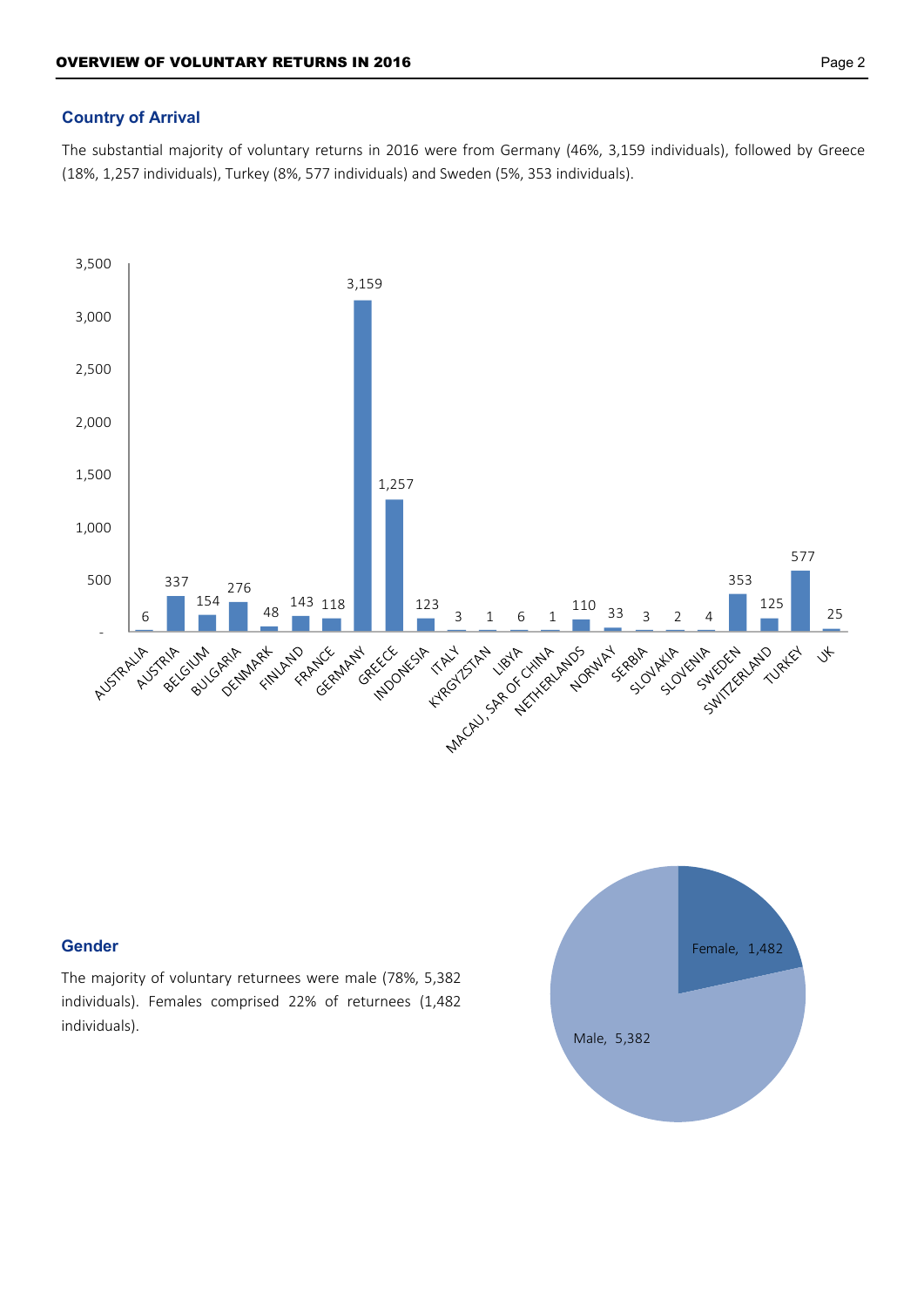#### **Age Groups**

Most voluntary returnees were between the ages of 19 and 26 (41%, 2,781 individuals), followed by 27-40 (22%, 1,507 individuals) and 15-18 (12%, 839 individuals).



#### **Type of Reintegration Project**

The substantial majority of returnees (80%, 874 individuals) who were eligible for reintegration assistance chose to start a small business, followed by financial support for housing (12%, 131 individuals).

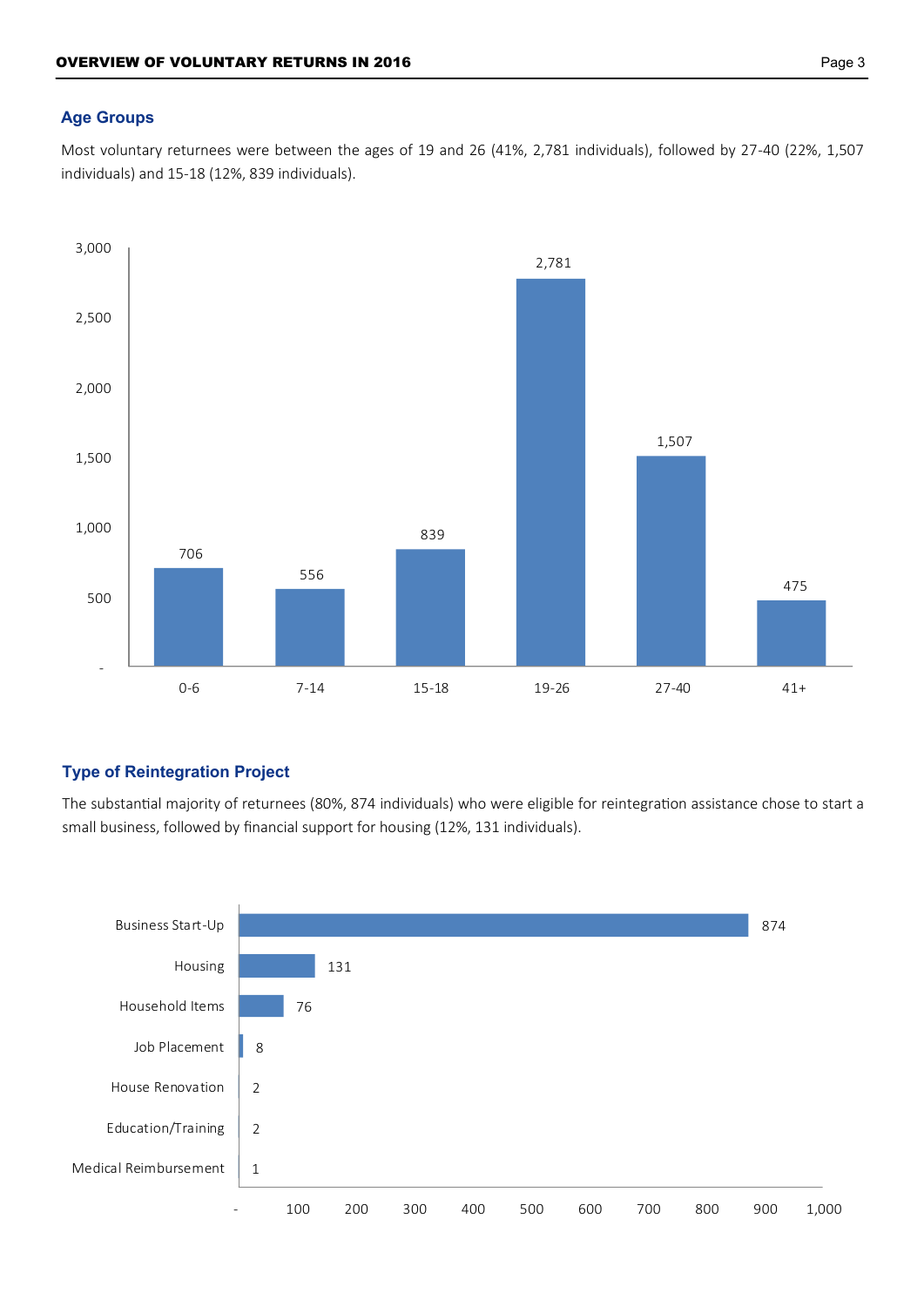#### **Temporary Accommodation**

In total, 149 voluntary returnees opted to receive temporary accommodation at the Jangalack Reception Center in Kabul operated by the Ministry of Refugees and Repatriation.

#### **Province of Final Destination**

Of the voluntary returnees who chose to receive onward transportation as part of their assistance from IOM, the majority opted to settle in Herat (32%, 391 individuals), Kabul (16%, 201 individuals) and Balkh (15%, 187 individuals).

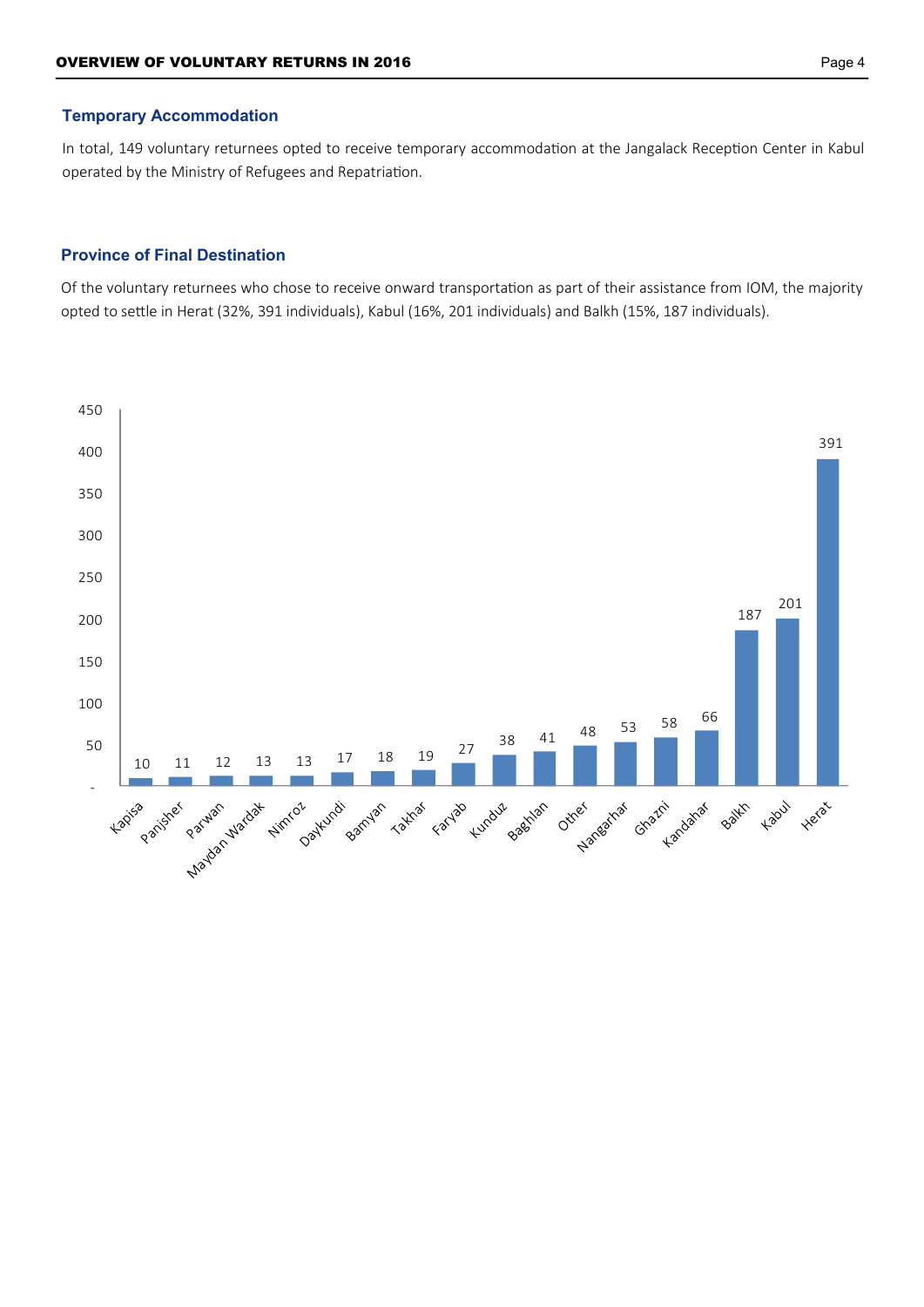### STORIES OF RETURN

ABDUL KARIM, AUSTRIA



The moment the trunk slammed shut on the Toyota Corolla, leaving him locked in its dark, cramped confines, Abdul Karim\* knew without a doubt that he had made a mistake.

He was only 14 years old, alone in the middle of Iran and at the mercy of a people smuggler. Until that moment, Abdul Karim had thought going to Europe would be the best way to build a life for himself and help provide for his family.

"I had heard so many things from my friends about life in Europe, and they encouraged me to go there too," recalls Abdul Karim. But the journey from Afghanistan's Nangarhar province to Austria was more treacherous than Abdul ever could have imagined.

After borrowing all that he could, Abdul Karim paid USD \$6,000 to a people smuggler to get him into Europe through Iran and Turkey.

"Every step of the way was so difficult," said Abdul Karim. "In Turkey we walked through the mountains in the freezing snow, and in Bulgaria we hid in the forest for three days without any food to eat."

When he finally reached Austria, his experience was very different than he had expected. Almost immediately, he was arrested and put into a detention center. He had no money, and had lost his cell phone during the journey.

Eventually Abdul Karim travelled onward to Calais, France, in hopes of reaching the United Kingdom. Instead, he found himself stuck at the border for months, living in a makeshift shelter and desperately missing home. Travelling back to Austria frustrated and disillusioned, Abdul Karim heard about IOM's Assisted Voluntary Returns program from a relative in Afghanistan.

"I went to IOM, and they give me a letter explaining all of the assistance I could get if I went through their program," said Abdul Karim. "It was a big relief, because I was feeling hopeless in Europe."

Upon his return to Afghanistan, Abdul Karim met with IOM staff and developed a plan to start a small business.

"I looked at the market in Jalalabad, and thought that selling shoes could be a good business opportunity," explained Abdul Karim. "My relative has experience in this line of work, so I brought him on as a partner."

Now, when a customer walks into Abdul Karim's tidy store in Jalalabad's bustling main bazaar, he greets them with a smile. From sandals to loafers to sneakers, Abdul Karim has a shoe for every customer and every occasion. The store is earning Abdul Karim a good income, and his family is happy to have him home.

"When I came back to Afghanistan, I told my friends and relatives about my experience traveling to Europe and warned them not to repeat my mistake," said Abdul Karim. "Some of them didn't listen to me and went anyway, but now they're calling and telling me I was right."